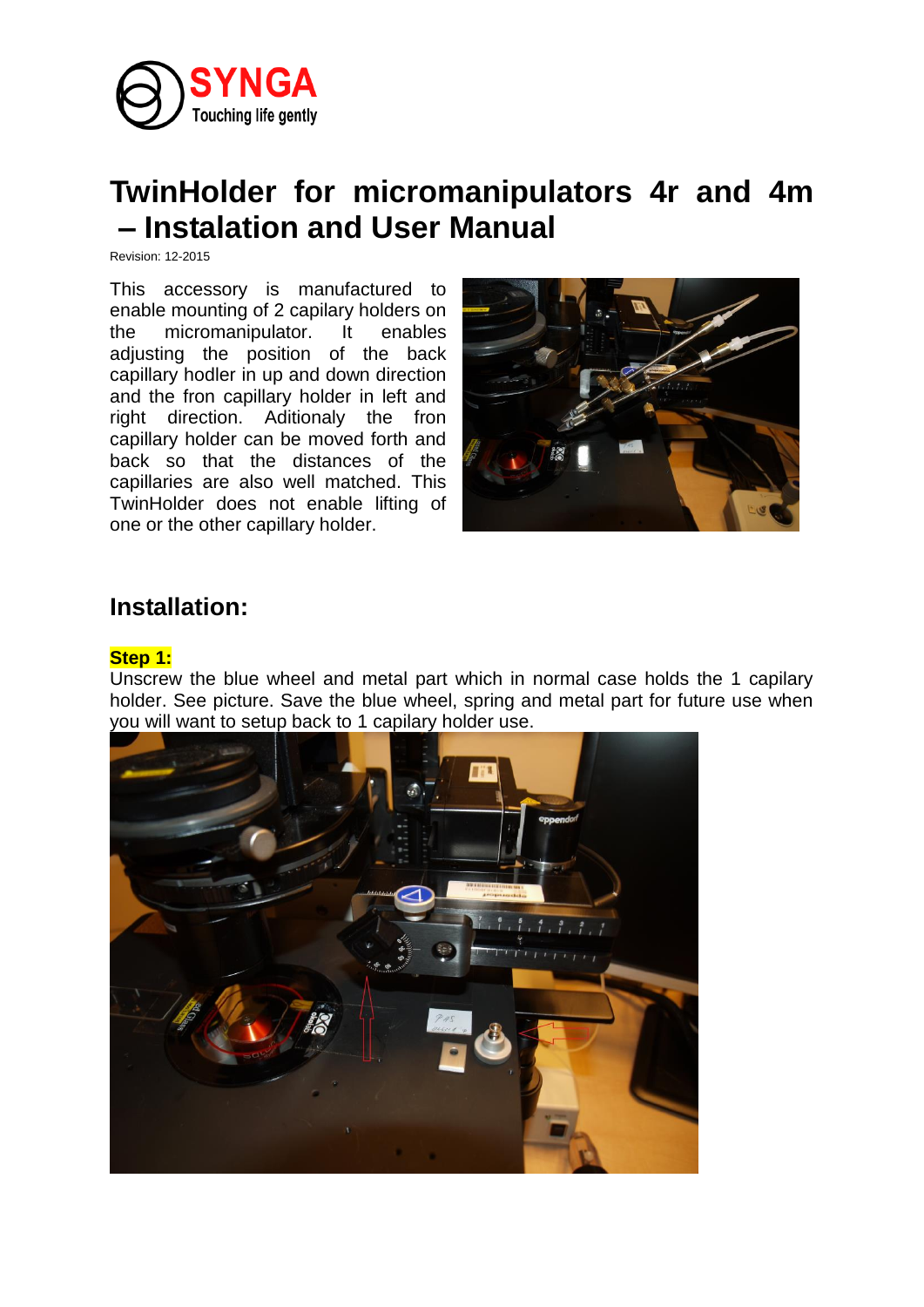

### **Step 2:**

Attach the TwinHolder into the slot on the angle adjusting part of the micromanipulator. Use the supplied screw to fix attach as shown in the 2 pictures here:



Make tight using a hex screw driver

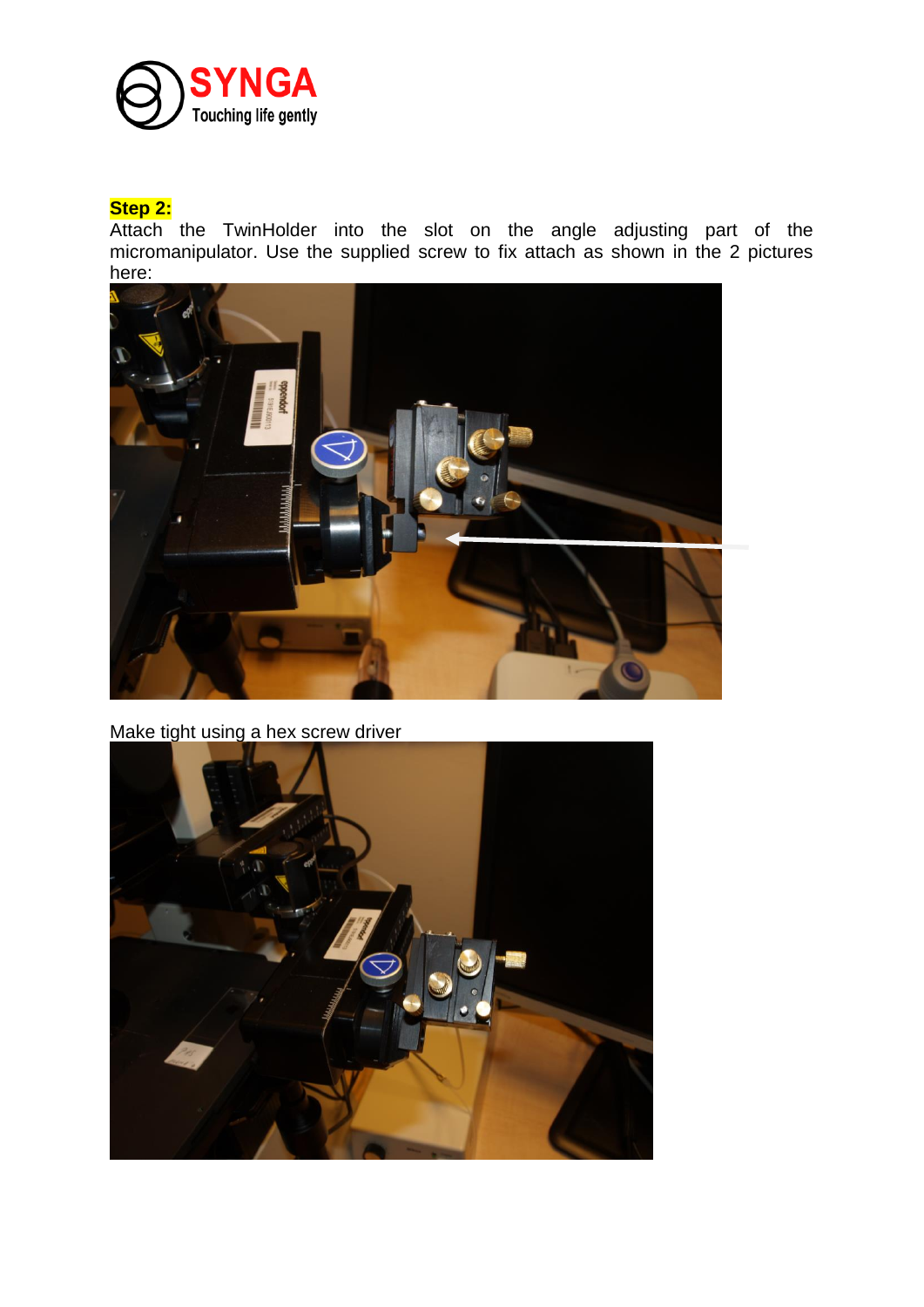

#### **Step 3:**

Attach the capillary holders. The back one should go easy by screwing up the holding screw (3). The front one will not be possible to insert due to the forth and back adjusting wheel. First unscrew the holding screw (4). Now you have to insert it in the narrow front part (5) of the capillary holder and then push forward.

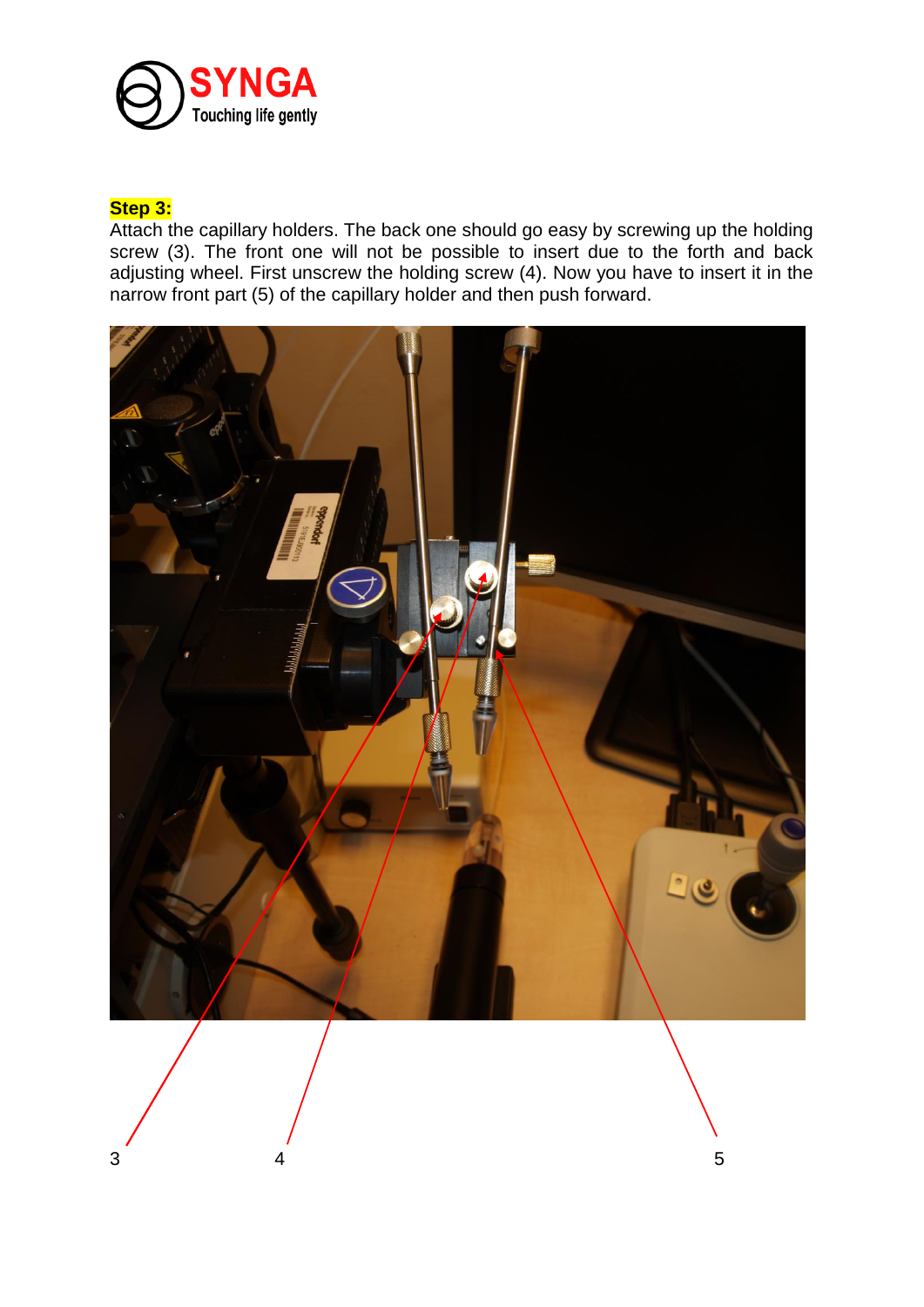

## **Adjusting the positions of the capillaries:**

Adjust the up and down position of the back capillary (6) in line with the height of the front capillary. Use the hight screw (7) for this.



 $7$  6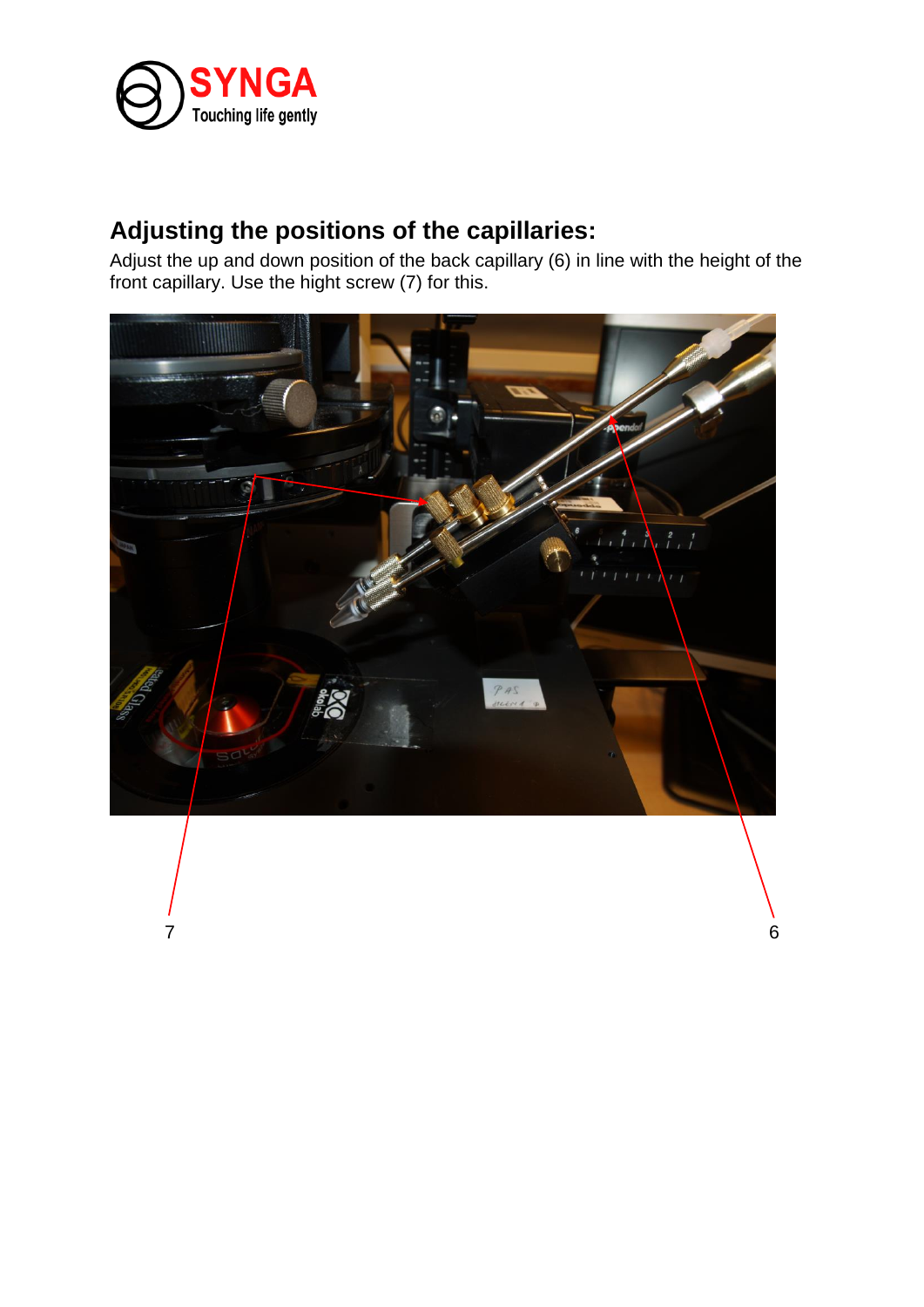

Similarly adjust the left right orientation of the front capillary (8) according to the position of the back capillary. For this use the left right positioning screw (9).



Finaly you can adjust the forth and back position of the front capillary holder (8) with the forward adjustment wheel (10).